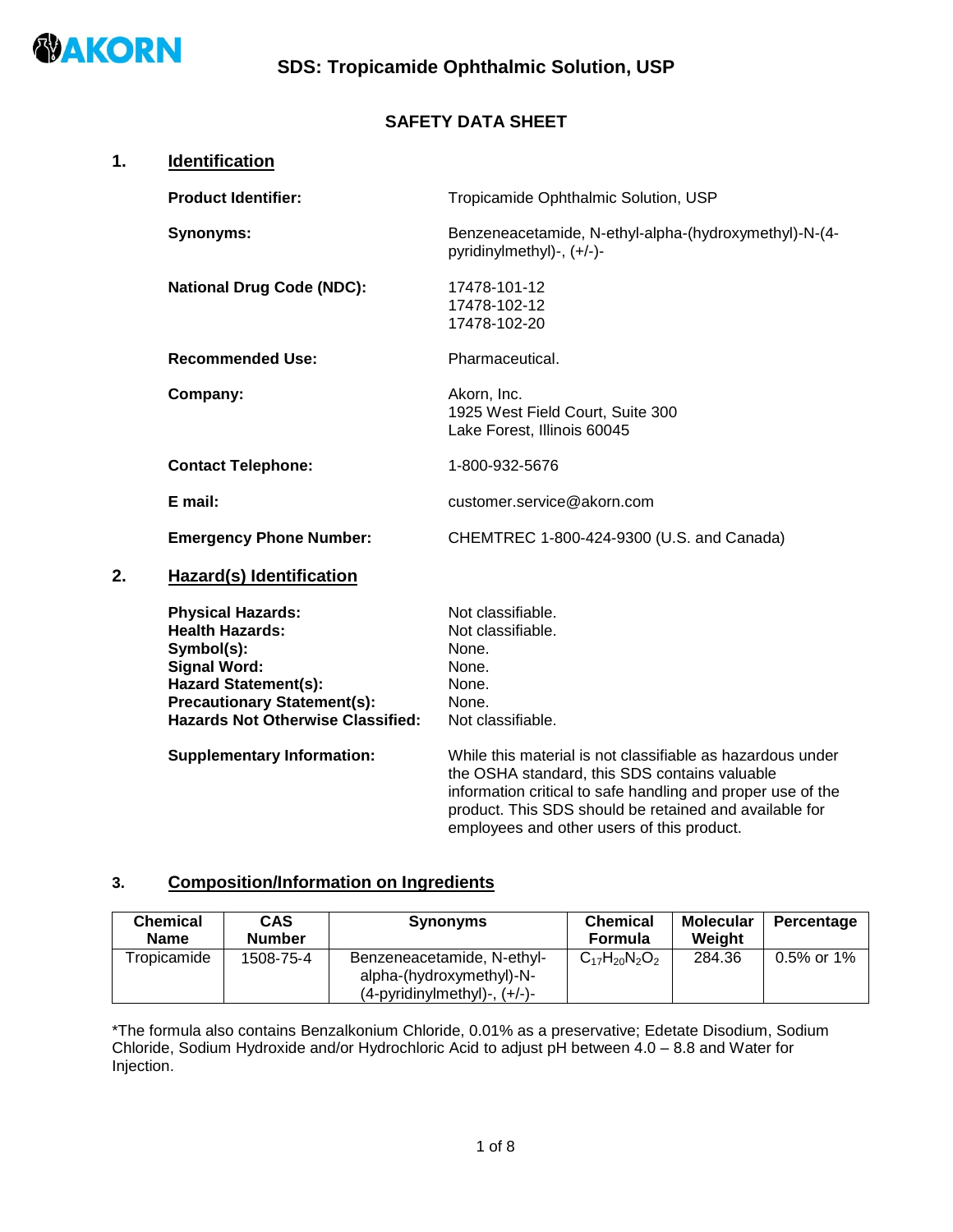

| 4. | <b>First Aid Measures</b>                                                          |                                                                                                                                                                                                                                                                                                                                                                                                                                      |
|----|------------------------------------------------------------------------------------|--------------------------------------------------------------------------------------------------------------------------------------------------------------------------------------------------------------------------------------------------------------------------------------------------------------------------------------------------------------------------------------------------------------------------------------|
|    | Ingestion:                                                                         | If a person vomits place them in the recovery position so<br>that vomit will not reenter the mouth and throat. Rinse<br>mouth with water. If swallowed, seek medical advice<br>immediately and show the container or label. Treat<br>symptomatically and supportively. Ensure that medical<br>personnel are aware of the material(s) involved and take<br>precautions to protect themselves.                                         |
|    | <b>Eye Contact:</b>                                                                | Remove from source of exposure. Flush with copious<br>amounts of water for at least 15 minutes. If irritation<br>persists or signs of toxicity occur, seek medical attention.<br>Provide symptomatic/supportive care as necessary.<br>Ensure that medical personnel are aware of the<br>material(s) involved and are aware of precautions to<br>protect themselves.                                                                  |
|    | <b>Skin Contact:</b>                                                               | Remove from source of exposure. Remove and isolate<br>contaminated clothing and shoes. Flush with copious<br>amounts of water for at least 20 minutes. Use soap. If<br>irritation persists or signs of toxicity occur, seek medical<br>attention. Provide symptomatic/supportive care as<br>necessary. Ensure that medical personnel are aware of<br>the material(s) involved and are aware of precautions to<br>protect themselves. |
|    | <b>Inhalation:</b>                                                                 | Remove from source of exposure. Move individual(s) to<br>fresh air. Give artificial respiration if individual(s) are not<br>breathing and call emergency medical service. If signs of<br>toxicity occur, seek medical attention. Provide<br>symptomatic/supportive care as necessary. Ensure that<br>medical personnel are aware of the material(s) involved<br>and are aware of precautions to protect themselves.                  |
|    | <b>Protection of First-Aiders:</b>                                                 | Use personal protective equipment (see section 8).                                                                                                                                                                                                                                                                                                                                                                                   |
|    | <b>Signs and Symptoms:</b>                                                         | Not determined.                                                                                                                                                                                                                                                                                                                                                                                                                      |
|    | <b>Medical Conditions Aggravated</b><br>by Exposure:<br><b>Notes to Physician:</b> | Hypersensitivity to any of the components of the product.<br>Animal reproduction studies have not been performed<br>with Tropicamide. It is also not known whether<br>Tropicamide can cause fetal harm when administered to<br>a pregnant woman or can affect reproduction capacity.<br>Tropicamide should be given to pregnant woman only if<br>clearly needed.                                                                     |
|    |                                                                                    | Tropicamide may interfere with the antiglaucoma and<br>miotic actions of ophthalmic cholinesterase inhibitors.                                                                                                                                                                                                                                                                                                                       |
|    |                                                                                    | Tropicamide is contraindicated in cases of primary and<br>narrow angle glaucoma or anatomical narrow angles.                                                                                                                                                                                                                                                                                                                         |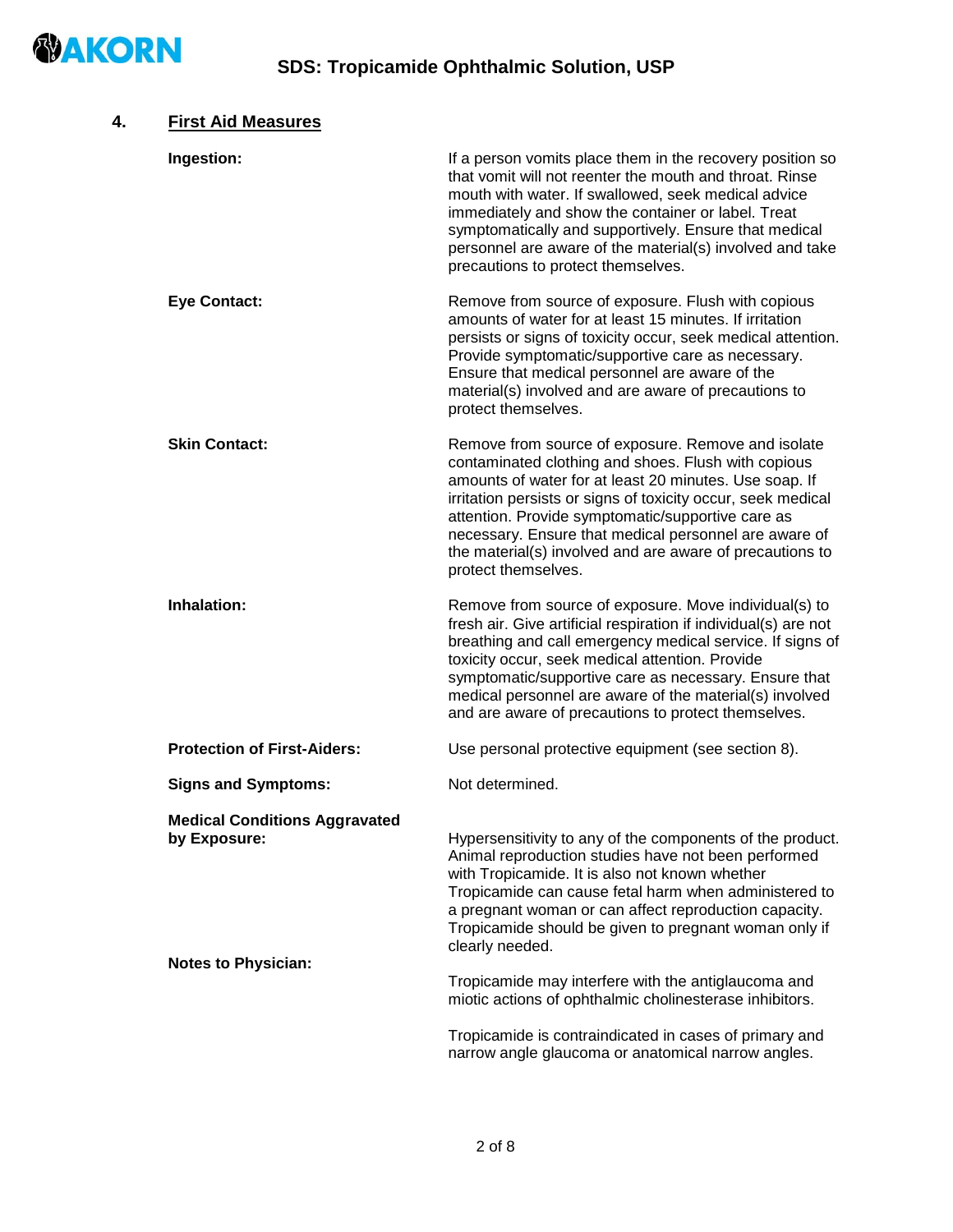

It is not known whether this drug is excreted in the milk of nursing mothers, so caution should be exercised when prescribing Tropicamide.

CNS disturbances are more likely in young, premature, or small infants.

Use water spray to keep fire-exposed containers cool. Wear self-contained breathing apparatus and full and

### **5. Firefighting Measures**

**Suitable Extinguishing Media:** Dry chemical, carbon dioxide, halon, water spray or fog, and foam on surrounding materials.

**Unsuitable Extinguishing Media:** Not determined.

#### **Specific Hazards Arising from the Chemical:**

| <b>Hazardous Combustion Products:</b> | Toxic fumes. |  |
|---------------------------------------|--------------|--|
|                                       |              |  |

**Other Specific Hazards:** Not determined.

 **Special Protective Equipment/**

### **6. Accidental Release Measures**

| <b>Personal Precautions:</b>          | Use personal protective equipment recommended in<br>Section 8 of this document and isolate the hazard area.                                                                                          |
|---------------------------------------|------------------------------------------------------------------------------------------------------------------------------------------------------------------------------------------------------|
| <b>Personal Protective Equipment:</b> | For personal protection see section 8.                                                                                                                                                               |
| <b>Methods for Cleaning Up:</b>       | Use personal protective equipment. Contain the spill to<br>prevent drainage into sewers, drains or streams. Use<br>absorbent material to solidify the spill. Shovel or scoop<br>up solidified waste. |
| <b>Environmental Precautions:</b>     | Product administered to patients presents a negligible<br>impact on the environment.                                                                                                                 |
| <b>Reference to Other Sections:</b>   | Refer to Sections 8, 12 and 13 for further information.                                                                                                                                              |

protective gear.

## **7. Handling and Storage**

**Precautions for Safe Handling:** Avoid contact with product and use caution to prevent

product label and/or product insert information. Handle in accordance with good industrial hygiene and safety practices. **Conditions for Safe Storage,** 

**Including Any Incompatibilities:** Store product upright in original containers with the cap tightly closed at controlled room temperature between  $15^{\circ}$ C – 30 $^{\circ}$ C (59 $^{\circ}$ F – 86 $^{\circ}$ F). Store according to label and/or product insert information.

puncturing containers. Handle in accordance with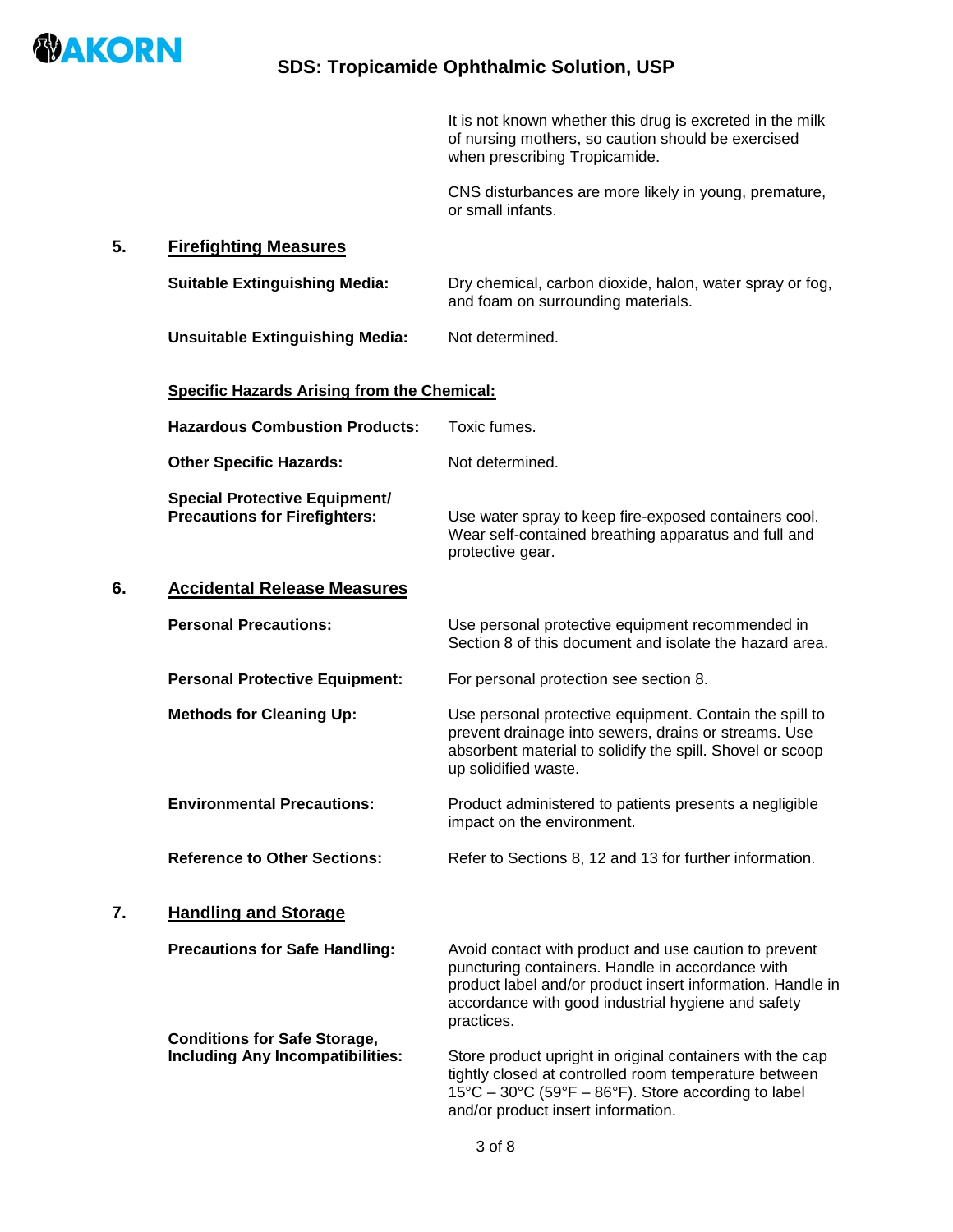

## **Specific End Use:** Pharmaceuticals.

# **8. Exposure Controls/Personal Protection**

**Occupational Exposure Guidelines:**

| <b>Common or Chemical Name</b> | <b>Employee Exposure Limits</b>                                                                                                                                                                                                                                                                                                                                                                                                                                                                                           |
|--------------------------------|---------------------------------------------------------------------------------------------------------------------------------------------------------------------------------------------------------------------------------------------------------------------------------------------------------------------------------------------------------------------------------------------------------------------------------------------------------------------------------------------------------------------------|
| Tropicamide                    | Not established.                                                                                                                                                                                                                                                                                                                                                                                                                                                                                                          |
|                                |                                                                                                                                                                                                                                                                                                                                                                                                                                                                                                                           |
| <b>Engineering Controls:</b>   | In the manufacturing plant, provide adequate ventilation<br>for the raw material handling and compounding process<br>which will maintain dust and vapor levels below the TLV,<br>STEL, and PEL values for the ingredients. Ventilation<br>fans should be explosion proof. Use adequate personal<br>protective equipment e.g. NIOSH-approved respirators,<br>goggles or safety glasses, gloves and protective<br>clothing. Ensure training in the handling of chemical<br>materials and use of current Safety Data Sheets. |
| <b>Respiratory Protection:</b> | Where respirators are deemed necessary to reduce or<br>control occupational exposures, use NIOSH-approved<br>respiratory protection and have an effective respirator<br>program in place (applicable U.S. regulation OSHA 29<br>CFR 1910.134). WARNING: Do not use air purifying<br>respirators in oxygen depleted environments.                                                                                                                                                                                          |
| <b>Eyes Protection:</b>        | Safety glasses with side shields are recommended.<br>Face shields or goggles may be required if splash<br>potential exists or if corrosive materials are present.<br>Approved eye protection (e.g., bearing the ANSI Z87 or<br>CSA stamp) is preferred. Maintain eyewash facilities in<br>the work area.                                                                                                                                                                                                                  |
| <b>Hand Protection:</b>        | Wear chemically compatible gloves. For handling<br>solutions, ensure that the glove material is protective<br>against the solvent being used. Use handling practices<br>that minimize direct hand contact. Employees who are<br>sensitive to natural rubber (latex) should use nitrile or<br>other synthetic non-latex gloves. Use of powdered latex<br>gloves should be avoided due to the risk of latex allergy.                                                                                                        |
| <b>Skin Protection:</b>        | Wear protective laboratory coat, apron, or disposable<br>garment when working with large quantities.                                                                                                                                                                                                                                                                                                                                                                                                                      |
| <b>Contaminated Equipment:</b> | Wash contaminated clothing separately. Wash<br>equipment with soap and water. Release rinse water into<br>an approved wastewater system or according to Federal,<br>State and Local regulations.                                                                                                                                                                                                                                                                                                                          |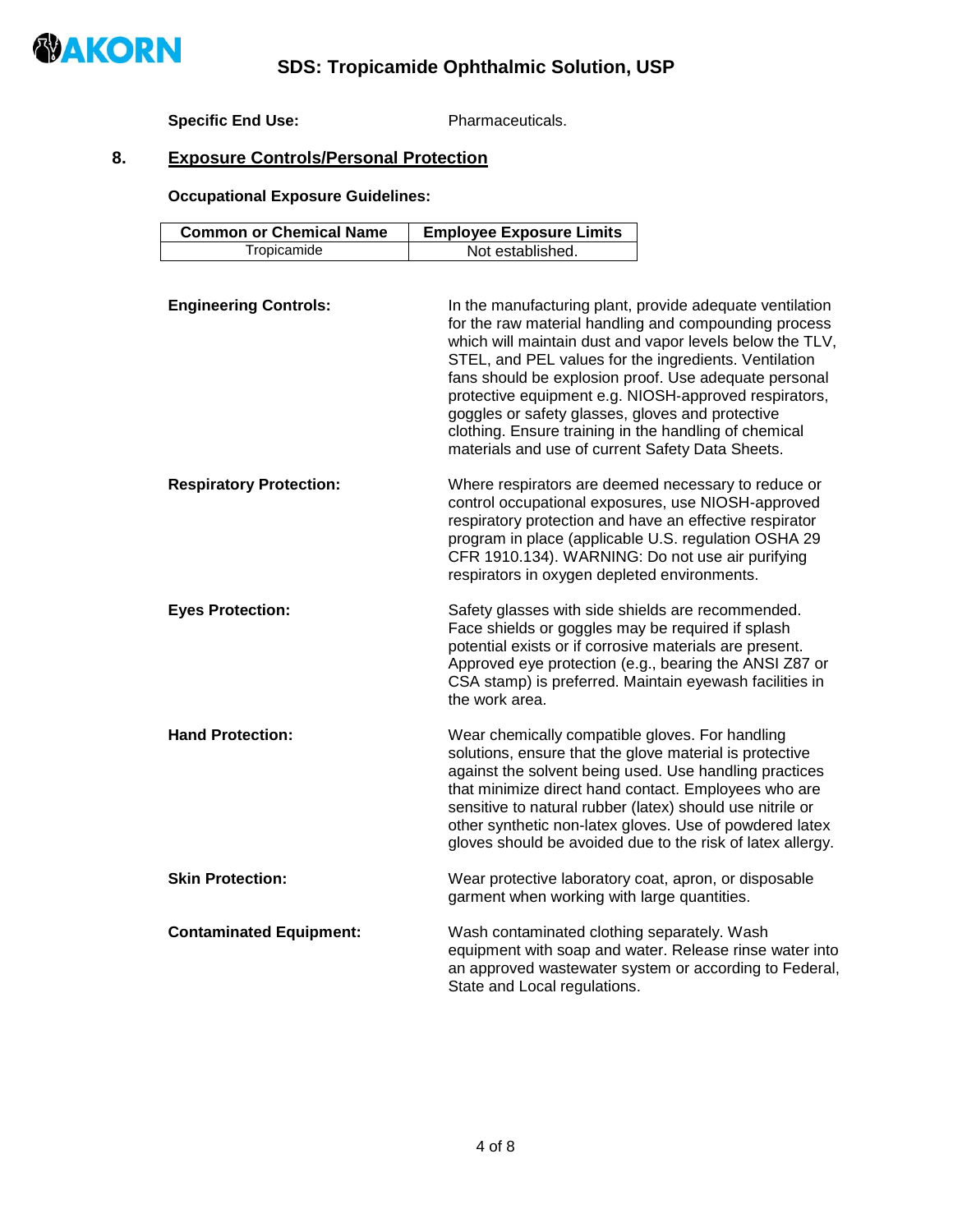

### **9. Physical and Chemical Properties**

|     | <b>Physical State/Color:</b>                       | Clear, colorless solution.                                                                                                  |
|-----|----------------------------------------------------|-----------------------------------------------------------------------------------------------------------------------------|
|     | Odor:                                              | No data available.                                                                                                          |
|     | <b>Odor Threshold:</b>                             | No data available.                                                                                                          |
|     | pH:                                                | $4.0 - 5.8$ .                                                                                                               |
|     | <b>Melting Point:</b>                              | No data available.                                                                                                          |
|     | <b>Freezing Point:</b>                             | No data available.                                                                                                          |
|     | <b>Boiling Point:</b>                              | No data available.                                                                                                          |
|     | <b>Flash Point:</b>                                | No data available.                                                                                                          |
|     | <b>Evaporation Rate:</b>                           | No data available.                                                                                                          |
|     | Flammability (solid, gas):                         | No data available.                                                                                                          |
|     | <b>Flammability Limit - Lower:</b>                 | No data available.                                                                                                          |
|     | <b>Flammability Limit - Upper:</b>                 | No data available.                                                                                                          |
|     | Vapor Pressure:                                    | No data available.                                                                                                          |
|     | <b>Vapor Density:</b>                              | No data available.                                                                                                          |
|     | <b>Relative Density:</b>                           | No data available.                                                                                                          |
|     | Solubility(ies):                                   | Soluble in water.                                                                                                           |
|     | <b>Partition Coefficient</b>                       |                                                                                                                             |
|     | (n-octanol/water):                                 | No data available.                                                                                                          |
|     | <b>Auto-Ignition Temperature:</b>                  | No data available.                                                                                                          |
|     | <b>Decomposition Temperature:</b>                  | No data available.                                                                                                          |
|     | <b>Viscosity:</b>                                  | ~Aqueous.                                                                                                                   |
|     | <b>Specific Gravity:</b>                           | 1.007 g/mL                                                                                                                  |
| 10. | <b>Stability and Reactivity</b>                    |                                                                                                                             |
|     | <b>Reactivity:</b>                                 | No data available.                                                                                                          |
|     | <b>Chemical Stability:</b>                         | Stable under recommended storage conditions.                                                                                |
|     |                                                    |                                                                                                                             |
|     | <b>Possibility of Hazardous Reactions:</b>         | No data available.                                                                                                          |
|     | <b>Conditions to Avoid (e.g., static</b>           |                                                                                                                             |
|     | discharge, shock, or vibration):                   | Extreme heat or cold.                                                                                                       |
|     | <b>Incompatible Materials:</b>                     | This product has no incompatibilities except those of<br>water e.g. strong acids, bases, alkali metals, alkali<br>hydrides. |
|     | <b>Hazardous Decomposition</b><br><b>Products:</b> | Toxic fumes.                                                                                                                |
|     | <b>Hazardous Polymerization:</b>                   | Should not occur.                                                                                                           |

## **11. Toxicological Information**

#### **Information on the Likely Routes of Exposure:**

**Tropicamide:** May cause irritation and hypersensitivity (anaphylactic) in some individuals. Can cause temporary light sensitivity and an increase in intraocular pressure. Overdosage (systemic toxicity) of anticholinergics are manifested by dryness of the mouth, nose, throat and bronchi, blurred vision, photophobia, a rapid and irregular pulse, mental aberration (hallucinations)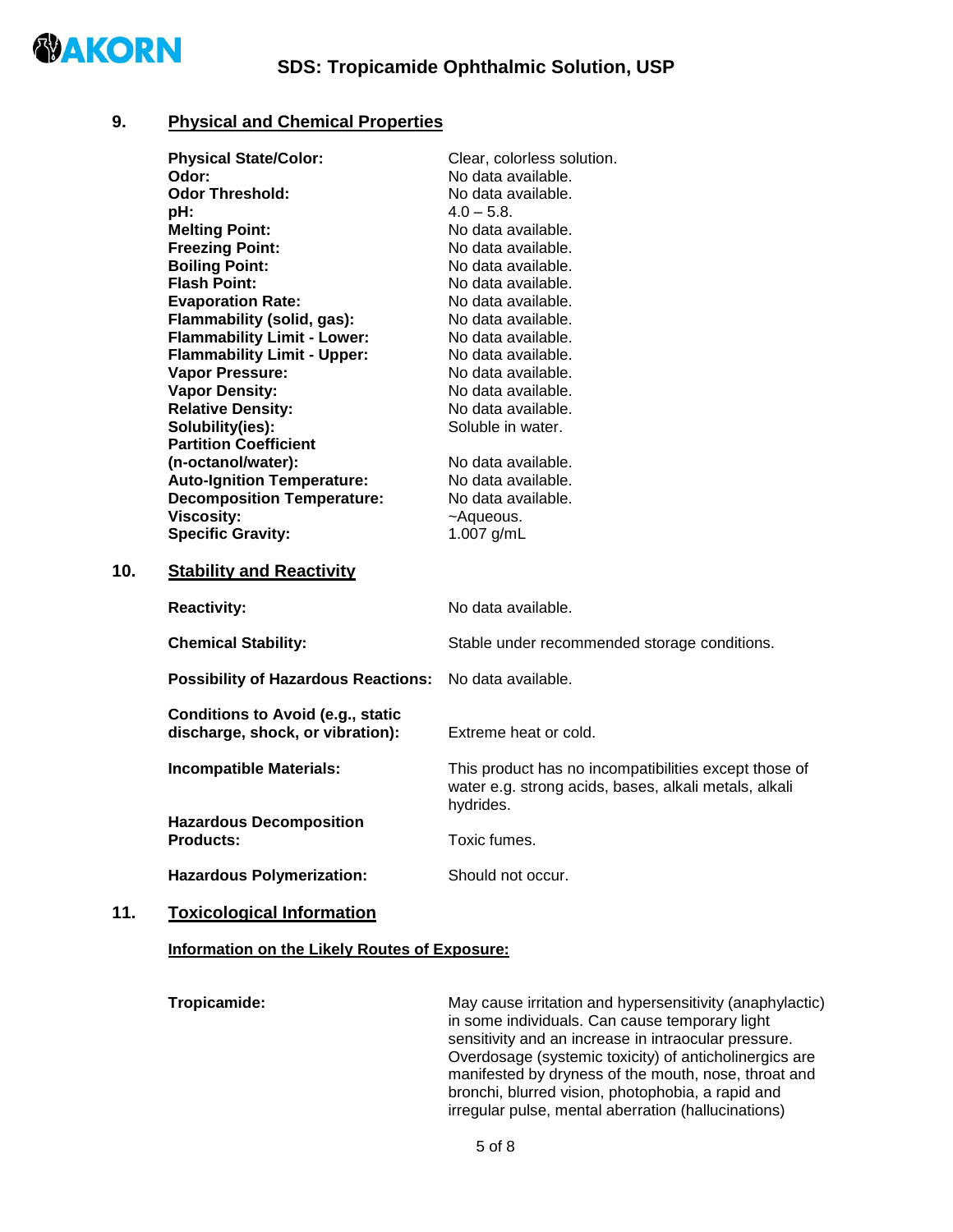

|                                                                                                                                                                                                                                                                              | unusual drowsiness, hyperpyrexia, and loss of<br>neuromuscular coordination. Severe reactions are<br>manifested by low blood pressure (hypotension) with<br>progressive respiratory depression hyperpyrexia, and<br>loss of neuromuscular coordination. Severe reactions<br>are manifested by low blood pressure (hypotension) with<br>progressive respiratory depression.                                                                                                                                                                                                                     |
|------------------------------------------------------------------------------------------------------------------------------------------------------------------------------------------------------------------------------------------------------------------------------|------------------------------------------------------------------------------------------------------------------------------------------------------------------------------------------------------------------------------------------------------------------------------------------------------------------------------------------------------------------------------------------------------------------------------------------------------------------------------------------------------------------------------------------------------------------------------------------------|
| Inhalation:                                                                                                                                                                                                                                                                  | May cause irritation and hypersensitivity in some<br>individuals.                                                                                                                                                                                                                                                                                                                                                                                                                                                                                                                              |
| Ingestion:                                                                                                                                                                                                                                                                   | May cause irritation, vomiting, diarrhea and<br>hypersensitivity in some individuals. Ingestion of<br>tropicamide may induce systemic toxicity effects.                                                                                                                                                                                                                                                                                                                                                                                                                                        |
| <b>Skin Contact:</b>                                                                                                                                                                                                                                                         | May cause irritation and hypersensitivity in some<br>individuals. Toxic systemic effects may be induced by<br>skin contact.                                                                                                                                                                                                                                                                                                                                                                                                                                                                    |
| <b>Eye Contact:</b><br><b>Symptoms Related to the Physical,</b>                                                                                                                                                                                                              | May cause irritation and hypersensitivity (anaphylactic)<br>in some individuals. Can cause temporary light<br>sensitivity and increased intraocular pressure. Over<br>dosage (systemic toxicity) is manifested by headache,<br>blurred vision, a rapid and irregular pulse, psychotic<br>reactions, unusual drowsiness and dry mouth. Severe<br>reactions are manifested by low blood pressure<br>(hypotension) with progressive respiratory depression.<br>The main symptoms are drowsiness leading to coma.<br>Once the drug is withdrawn, the mechanism of over<br>dosage is self-limiting. |
| <b>Chemical and Toxicological</b><br><b>Characteristics:</b>                                                                                                                                                                                                                 | See Section 4. To the best of our knowledge, the<br>chemical, physical and toxicological properties have not<br>been thoroughly investigated.                                                                                                                                                                                                                                                                                                                                                                                                                                                  |
| Delayed and Immediate Effects of<br><b>Exposure:</b>                                                                                                                                                                                                                         | No data available.                                                                                                                                                                                                                                                                                                                                                                                                                                                                                                                                                                             |
| <b>Acute Toxicity - Oral:</b><br><b>Acute Toxicity - Dermal:</b><br><b>Acute Toxicity - Inhalation:</b><br><b>Corrosivity:</b><br><b>Dermal Irritation:</b><br><b>Eye Irritation:</b><br>Sensitization:<br><b>Toxicokinetics/Metabolism:</b><br><b>Target Organ Effects:</b> | No data available.<br>No data available.<br>No data available.<br>No data available.<br>No data available.<br>No data available.<br>No data available.<br>No data available.<br>Eyes, central nervous system, respiratory and digestive                                                                                                                                                                                                                                                                                                                                                        |
| <b>Reproductive Effects:</b><br>Carcinogenicity:                                                                                                                                                                                                                             | tract.<br>No data available.<br>No data available.                                                                                                                                                                                                                                                                                                                                                                                                                                                                                                                                             |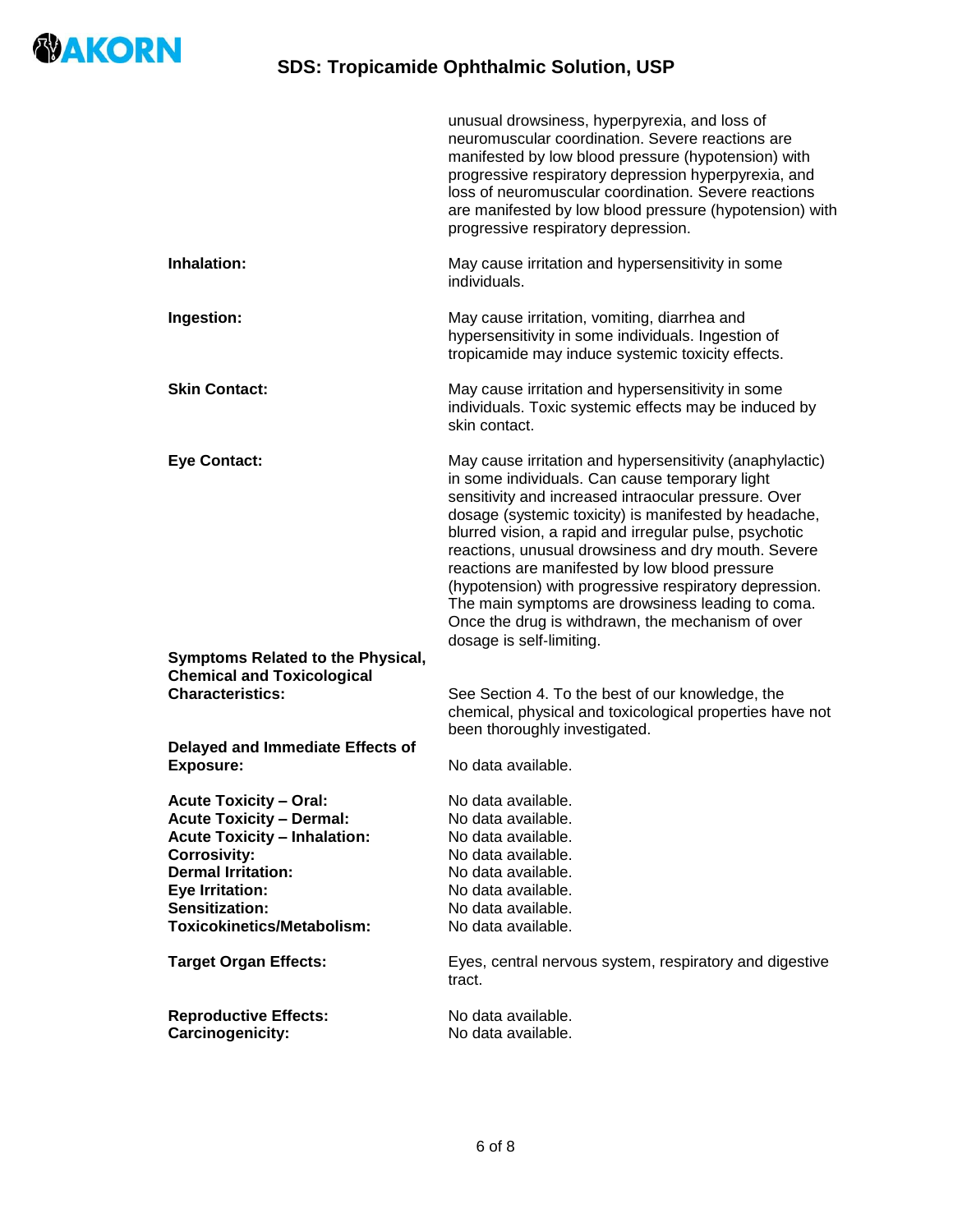

# **SDS: Tropicamide Ophthalmic Solution, USP**

| National Toxicology Program (NTP):                       | Not considered to be a carcinogen.                                                                       |
|----------------------------------------------------------|----------------------------------------------------------------------------------------------------------|
| International Agency for Research on<br>Cancer (IARC):   | Not considered to be a carcinogen.                                                                       |
| Occupational Safety and Health<br>Administration (OSHA): | Not considered to be a carcinogen.                                                                       |
| <b>Mutagenicity:</b><br><b>Aspiration Hazard:</b>        | No data available.<br>No data available.                                                                 |
| <b>Chronic Effects:</b>                                  | May cause irritation: May cause hypersensitivity. Severe<br>reactions are manifested by hypotension with |
| <b>Ecological Information</b>                            | progressive respiratory depression.                                                                      |

## $12.$

**Ecotoxicity**

| <b>Aquatic:</b>                       | No data available. |
|---------------------------------------|--------------------|
| <b>Terrestrial:</b>                   | No data available. |
| <b>Persistence and Degradability:</b> | No data available. |
| <b>Bioaccumulative Potential:</b>     | No data available. |
| <b>Mobility in Soil:</b>              | No data available. |
| <b>Mobility in Environment:</b>       | No data available. |
| <b>Other Adverse Effects:</b>         | No data available. |
|                                       |                    |

## **13. Disposal Considerations**

Dispose of all waste in accordance with Federal, State and Local regulations.

## **14. Transport Information**

**15. Regulatory Information** 

| <b>UN Number:</b><br><b>UN Proper Shipping Name:</b><br><b>Transport Hazard Class(es):</b><br><b>Packing Group:</b> | Not applicable.<br>Not applicable.<br>Not applicable.<br>Not applicable. |
|---------------------------------------------------------------------------------------------------------------------|--------------------------------------------------------------------------|
| <b>Department of Transportation:</b>                                                                                | Not regulated as a hazardous material.                                   |
| International Air Transport<br><b>Association (IATA):</b>                                                           | Not regulated as a dangerous good.                                       |
| International Maritime Dangerous<br>Good (IMDG):                                                                    | Not regulated as a dangerous good.                                       |
| <b>Regulatory Information</b>                                                                                       |                                                                          |
| <b>US Federal Regulations:</b>                                                                                      |                                                                          |
| <b>Toxic Substance Control Act</b><br>(TSCA):                                                                       | Not listed.                                                              |
| <b>CERCLA Hazardous Substance</b><br>and Reportable Quantity:                                                       | Not listed.                                                              |